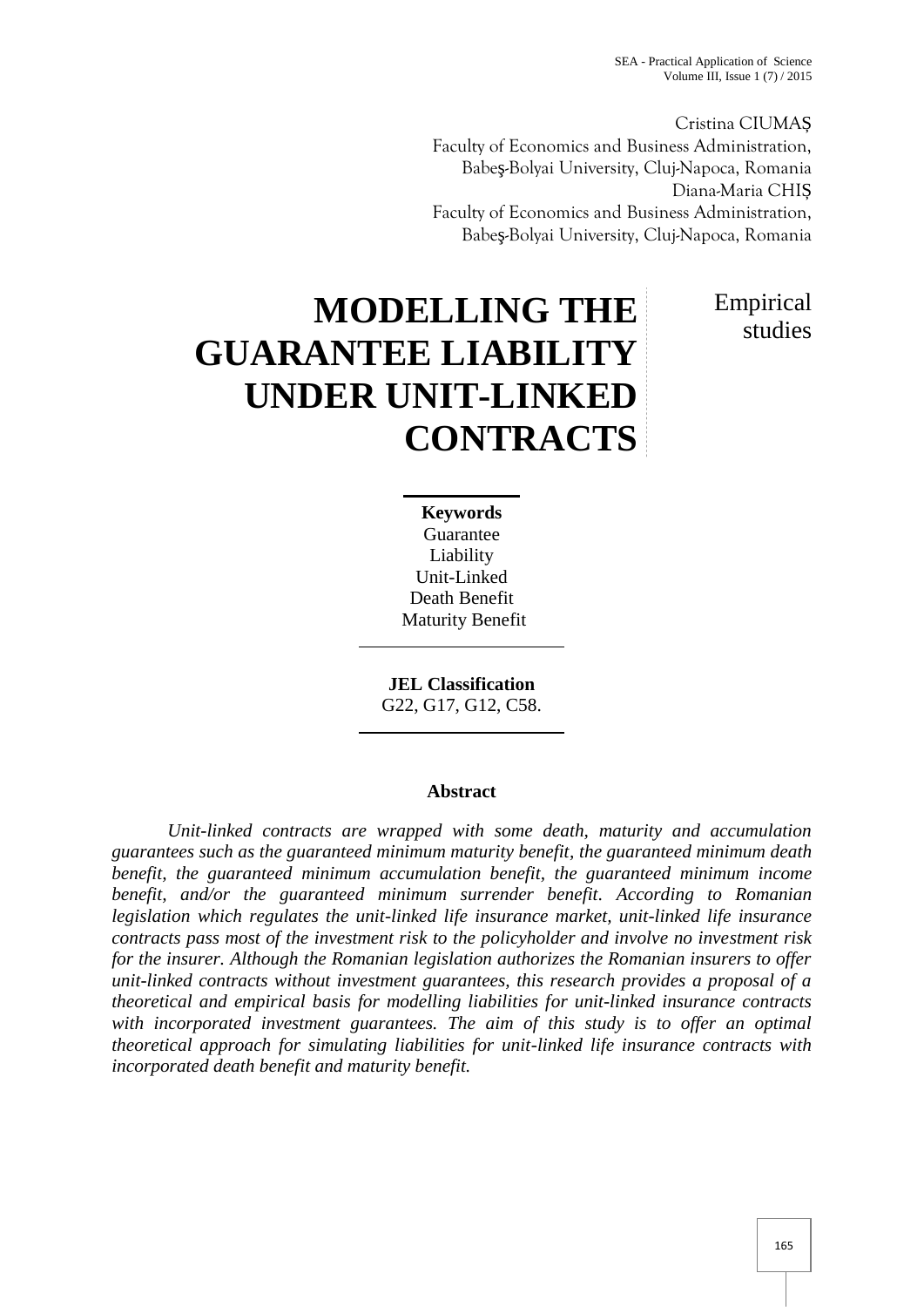#### **Introduction**

The scope of life insurance is to provide financial security to policyholders and their families. Traditionally, this security has been provided by means of a lump sum payable contingent on the death or survival of the insured life. The sum insured would be fixed and guaranteed. The policyholder would pay one or more premiums during the term of the contract for the right to the sum insured. Traditional actuarial techniques have focused on the assessment and management of life contingent risks: mortality and morbidity. The investment side of insurance generally has not been regarded as a source of major risk. This was a reasonable assumption, where guaranteed benefits can be broadly matched or immunized with fixedinterest instruments. But insurance markets around the world are changing. The public has become more aware of investment opportunities outside the insurance sector, particularly in mutual fund type investment media. As a consequence policyholders want to enjoy the benefits of equity investment in conjunction with mortality protection, and insurers around the world have developed equity-linked contracts to meet this challenge. Although some contracts pass most of the asset risk to the policyholder and involve little or no investment risk for the insurer, it was natural for insurers to incorporate payment guarantees in these new innovative contracts (Hardy, 2003).

A unit-linked life insurance policy with an investment guarantee is an insurance policy whose benefit payable on death or at maturity consists of the greater of some guaranteed amount and the value of a reference portfolio which is defined by the deemed investment of a predetermined component of the policy premium in a portfolio of common stocks or mutual fund - the reference fund (Brennan & Schwartz, 1979).

Pricing of unit-linked life insurance contracts has generated much interest among researchers and practitioners in the last two decades (Romanyuk, 2006). The payoff in these types of contracts contains both financial and insurance risk elements (Argesanu, 2004), which have to be priced so that the resulting premium is fair to both the seller (insurer) and the buyer (policyholder) of the contract (Romanyuk, 2006).

Due to the financial instability caused by the Global Crisis and the amplification of market competitiveness (Bojan, Corovei & Trenca, 2014), insurers from international markets have started to incorporate guarantees in unit-linked products. Investment guarantees are very popular features in life insurance policies because in addition to paying a death benefit or a maturity benefit, these policies are tied to the return of an underlying asset or an actively managed portfolio. Thus, the policy also acts as an investment because the investor's capital is credited with a minimum return. In exchange for this protection, the policyholder pays a higher premium, reflecting the market risk assumed by the insurance company (Augustyniak & Boudreault, 2012).

Unit-linked contracts are wrapped with some death, maturity and accumulation guarantees such as the guaranteed minimum maturity benefit (GMMB), the guaranteed minimum death benefit (GMDB), the guaranteed minimum accumulation benefit (GMAB), the guaranteed minimum income benefit (GMIB), and/or the guaranteed minimum surrender benefit (GMWB) (Gaillardetz, 2006).

The guaranteed minimum maturity benefit (GMMB) guarantees the policyholder a specific monetary sum at the maturity of the contract. This guarantee offers downside protection for the policyholder's funds, with the upside being participation in the underlying stock index or fund or combination of funds. In general a simple GMMB might be a guaranteed return of insurance premium if the underlying index, fund or combination of funds falls over the term of the insurance (with an upside return of some proportion of the increase in the underlying index, fund or combination of funds in case of a favourable evolution of index, fund or combination of funds performances over the contract term). The guarantee may be fixed or subject to regular or equity-dependent increases.

The guaranteed minimum death benefit (GMDB) guarantees the policyholder a specific monetary amount upon death during the term of the contract. Also the death benefit may simply be the original premium, or may increase at a fixed rate of interest (Hardy, 2003).

According to Romanian legislation which regulates the unit-linked life insurance market, unit-linked life insurance contracts pass most of the investment risk to the policyholder and involve no investment risk for the insurer. Although the Romanian legislation authorizes the Romanian insurers to offer unit-linked contracts without investment guarantees, this research provides a proposal of a theoretical and empirical basis for modelling liabilities for unit-linked insurance contracts with incorporated investment guarantees.

The aim of this study is to offer an optimal theoretical approach for simulating liabilities for unit-linked life insurance contracts with incorporated death benefit and maturity benefit. This study contributes to the existing literature regarding the issue of appropriate method for simulating liabilities for life insurance contracts, with an exclusive focus on the unit-linked life insurance contracts with investment guarantees.

The structure of this paper is as follows: Section 1 discusses some previous research on the issue. Section 2 outlines the methodology. The empirical results regarding the simulation of guarantees liabilities under unit-linked contracts are presented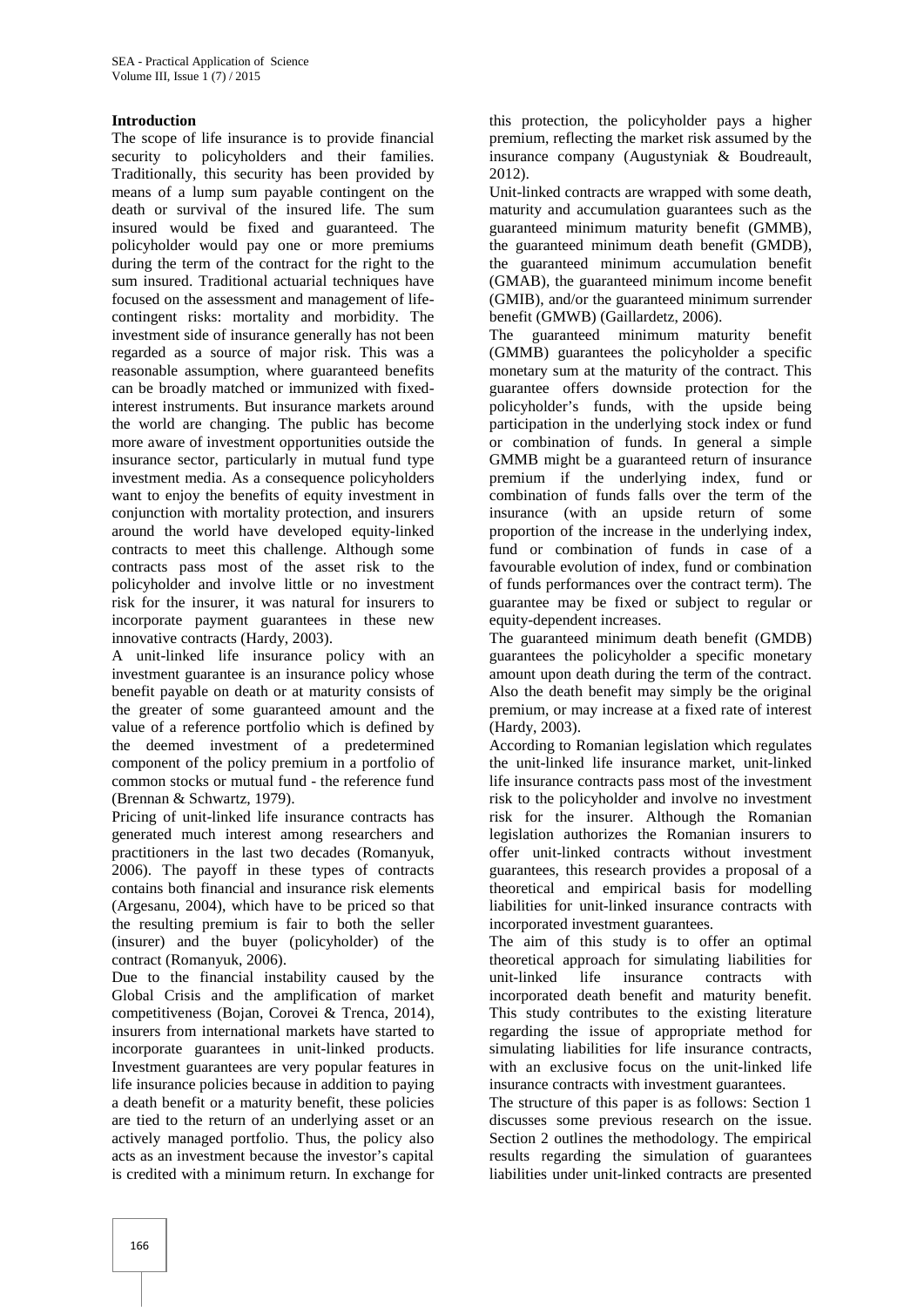in Section 3. Section 4 provides a summary of the main findings and some concluding remarks.

## **Literature review**

There is an extensive literature on the pricing, hedging and risk management of these contracts. See for example, Boyle and Schwartz (1977), Brennan and Schwartz (1979), Hardy (2003), Argesanu (2004), Gaillardetz (2006), Romanyuk (2006), Reichenstein (2009), Augustyniak and Boudreault (2012), etc. Boyle and Schwartz (1977), and Brennan and Schwartz (1979) were the first articles that elegantly described some of the option elements of life insurance products and demonstrated how the Option Pricing Theory of Black and Scholes could be applied to value these contracts. Hardy (2003) discusses the modelling and risk management for equity-linked life insurance; the focus of his research is on stochastic modelling of embedded guarantees that depend on equity performance. Argesanu (2004) focuses on the risk analysis and hedging of variable annuities in incomplete markets. Romanyuk (2006) describes the problem of appropriate pricing of equity-linked life insurance contracts and hedging of the risks involved, and proposes the use of two types of imperfect hedging techniques: quantile and efficient hedging. Gaillardetz (2006) introduces a pricing method for equity-indexed annuities and valuates these products by pricing its death benefits and survival benefits separately.

#### **Theoretical framework**

Risk management of unit-linked insurance requires a full understanding of the nature of the liabilities. In this section, the authors will demonstrate how to use empirical simulation to determine the liability distribution under the guarantee (Hardy, 2003). Under the financial engineering approach, the capital requirement is used to construct a replicating portfolio that will, at least approximately, meet the guarantee when it becomes due. However, this simulation of the liabilities is also important to the financial engineering approach to risk management for the following reasons: there will be transactions costs and the rebalancing of the hedge will be at discrete time intervals rather than continuously. In this case, the assets and liabilities are very closely linked, and the authors need to model both simultaneously. The fund and cash-flow variables are as follows:

 - represents the guarantee level per unit investment, subscripted  $G_t$  if it can change over time.

 $F_T$ - denotes the market value of the separate account at assuming the policy is still fully in force. We assume that the management charge or management expense ratio (MER) is deducted from the fund at the beginning of each year. It is convenient sometimes to distinguish between the

fund immediately before these year-end transactions and the fund immediately after. Let  $F_{r-}$ represents the year-end fund at t before these transactions, and let  $F_t$ + represents the year-end fund after the transactions. Where the sign  $-$  or  $+$  is missing, the authors assume +.

 $S_t$  defines the value of the underlying equity investment at  $t$ , where  $S_0$  is assumed for convenience to be equal to 1.

m denotes the management charge rate deducted from the separate account, per year. The portion available for funding the guarantee cost is  $m<sub>c</sub>$ , called the margin offset. This may be split by benefit so that, for example, for a joint guaranteed minimum maturity benefit (GMMB) and guaranteed minimum death benefit (GMDB) contract the total risk charge per year would be  $m_c = m_m + m_d$ , where  $m_m$  is allocated to GMMB and  $m_d$  is allocated to the GMDB.

 $M_t$  denotes the income at from the guarantee risk charge.

 $C_t$  denotes the liability cash flow at from the contract, net of the income from  $M_t$ , allowing for deaths and withdrawals.

 $L_0$  represents the present value of future liabilities, discounted at a constant risk-free force of interest of  $r$  per year.

 $tP_x^{\dagger}$  is the probability that a life currently aged x dies before age  $x+t$ .

 $t | 1 q_x^d$  is the probability that a policyholder aged years is still in force after t years, but dies in force before the expiry of a specific number of years (in this case after 1 year ).

The relationships between these variables, assuming that the margin offset is collected yearly in advance, are:

$$
F_t = \frac{s_t}{s_{t-1}} F_{t-1} + \qquad (1)
$$

 $F_t = F_t - (1 - m) = F_{(t-1)}(1 - m) \frac{s_t}{s_{t-1}}$  (2)

So for the integer t and u, and assuming no cash injections into the fund between  $t$  and  $t+u$ :

$$
F_{(t+u)^+} = F_t \frac{s_{t+u}(1-m)^u}{s_t} \quad (3)
$$

Now let  $F_{0-}$  be the fund at the valuation date (or at policy issue date, in which case it is the policy single premium), then:

$$
F_{e} = F_{\rho} - \frac{S_{t}(1-m)^{t}}{S_{0}}
$$
 (4)

The margin offset income, which is the income allocated to funding the guarantee, is:

$$
M_t = (F_{t-})m_c = m_c F_0 - \frac{(1-m)^t s_t}{s_0} (5)
$$

#### **Guaranteed minimum maturity benefit**

In this section, the authors show how to generate the distribution of the present value of the guarantee liability for a simple guaranteed minimum maturity benefit policy held by a life aged x with remaining duration n years. It is assumed a yearly discrete time model for equity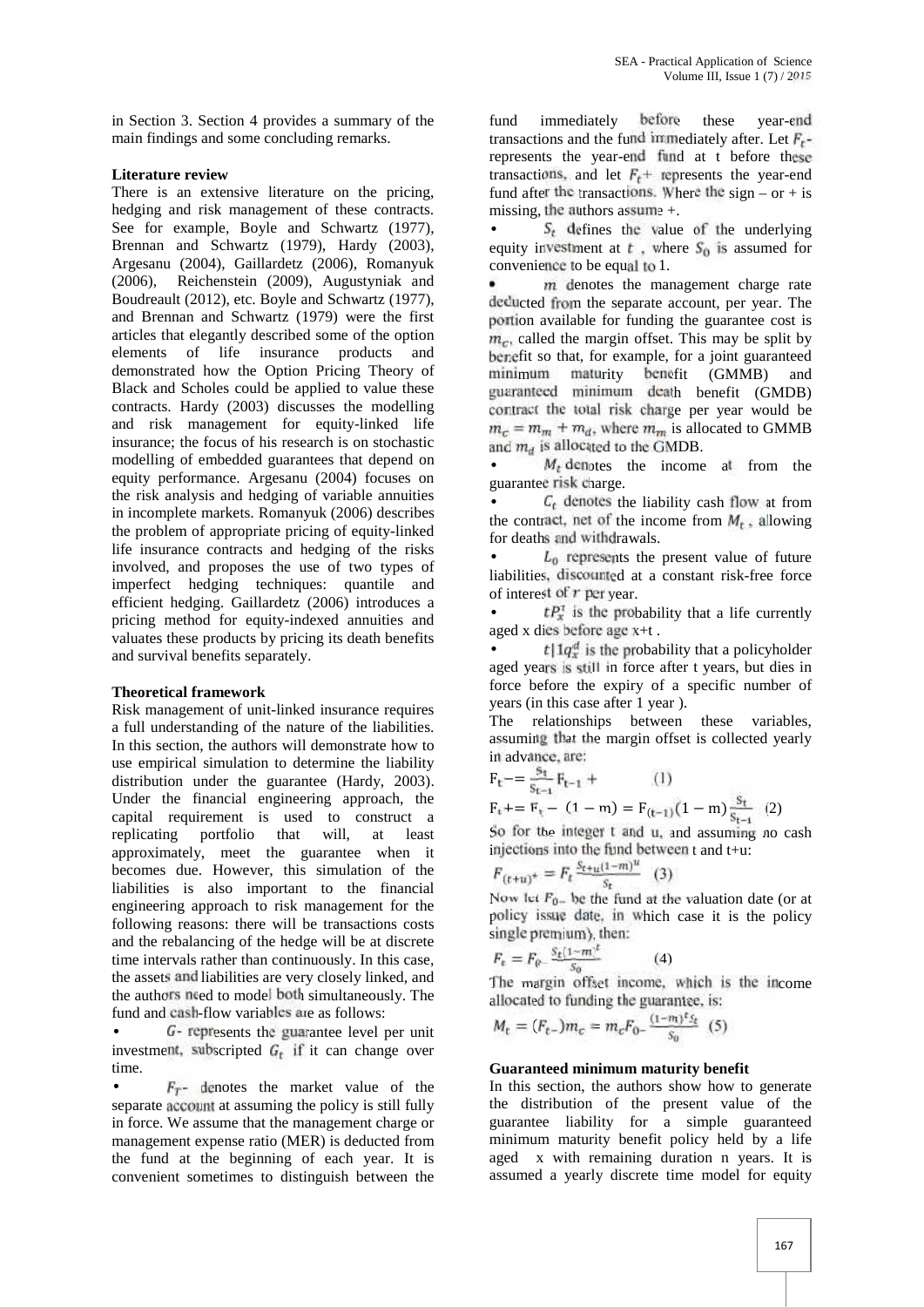returns and management charges. Withdrawals and deaths are assumed to occur at year ends (Hardy, 2003).

Since  $S_t$  is a stock index, it is assumed that  $S_0 = 1.0$  so that  $S_t$  is the accumulation factor for the period from time 0 to time t. Also:

$$
(G - F_n)^+ = \max(0, G - F_n)
$$
(6)  
\nThen  
\n $C_t = -tP_n^{\tau}M_t$   $t = 0, 1, ..., n - 1$  (7)  
\nAnd:  
\n $C_n = -nP_x^t(G - F_n)^+$  (8)  
\nThen:  
\n $L_0 = \sum_{t=0}^n C_t e^{-rt}$  (9)

and  $L_0$  can be calculated for each stock index scenario, and distributions for the cash flows in different years and for the present value random variable can all be simulated.

#### **Guaranteed minimum death benefit**

Assume no reset or rollover benefit; the death benefit is the greater of the initial investment and the fund value at death. Using a deterministic approach to the death benefit is equivalent to assuming that  $tq_x$  lives per policy die in the interval (0, t). The liability cash flow for the benefit at t is therefore (Hardy, 2003):

 $C_t = -tF_x^*M_t + t - 11q_x^d(G - F_t)^+$   $t = 0, 1, ..., n$ (10)  $C_t = -tP_X^{\tau}F_0 - S_t(1-m)^{t-1}m + t - 1|1q_X^{\tau}G -$ 

 $F_0 - S_t (1 - m)^{t}$ <sup>+</sup> (11)

 $M_t^d$  is the risk charge income in respect of the death benefit.

#### **Numerical simulation**

In this research the authors took into consideration a unit-linked life insurance contract which offers a combined GMMB and GMDB. This research implies a contract with a GMMB and a GMDB at a fixed guarantee level, with the following features:

Let  $x = 40 \text{ years}$ ,  $F_{0-} = 6000 \text{ LEI}$ ,  $G = 6000$  *LEI*,  $M = 0.05$  *per year*,  $m_c = 0.04$  *per year*.

Let the remaining contract term be 8 years.

 The dependent death and withdrawal rates were calculated using the Romanian Institute of Actuaries male annuitants' mortality rates.

 Let BET be the equity index. The data of the study consists of yearly closing values of BET index. BET is the reference index for the Bucharest Stock Exchange (BVB) market. BET is a free float weighted capitalization index of the most liquid 10 companies listed on the BVB regulated market. The index methodology allows BET to be a good underlying for derivatives and structured products. All the closing prices of Bet index are collected from BVB database. The daily data is taken from December 31, 2005 to December 31, 2013.

The result of this particular scenario is given in Table 1. The margin offset is received in advance, so there is no income at the end of the final year

.The death benefit under the guarantee is greater than zero only on death in the last 6 years; for the rest of the period the fund is larger than the guarantee. At the end of the contract, the fund is worth slightly less than the guarantee, so a GMMB is due.

At a risk-free annual rate of interest of 6.76 percent per year, the net present value of future liability for this scenario (the sum of the cash flow present values) is -63.33 LEI. The negative sign implies a net income.

#### **Conclusions**

Unit-linked life insurance contracts are popular and widely used on the insurance market. Due to the financial instability caused by the Global Crisis and the amplification of market competitiveness, insurers from international markets have started to incorporate guarantees in unit-linked products. They provide either death benefit or maturity benefit or both. The benefits are linked to an underlying asset with or without certain guarantees so that the policyholders have the opportunity to participate in the financial market and (eventually) be protected from the downside development of the financial market (Li & Szimayer, 2011). In recent years insurers have provided more flexible products that combine the death or the maturity benefit coverage with a significant investment element, as a way of competing for policyholders' savings with other financial institutions, for example: banks, open-ended investment companies, stock markets, exchange markets, etc (Dickson, Hardy & Waters, 2009).This paper offers a theoretical framework for modeling guarantee liabilities under unit-linked life insurance contracts. According to the empirical results, at a risk-free annual rate of interest of 6.76 percent per year the net present value of future liability for this scenario is -63.33 LEI, so the negative sign implies a net income.

#### **Acknowledgements**

This work was cofinanced from the European Social Fund through Sectoral Operational Programme Human Resources Development 2007- 2013, project number POSDRU/159/1.5/S/142115 "Performance and excellence in doctoral and postdoctoral research in Romanian economics science domain".

#### **References**

- [1] Argesanu, G. (2004). Risk analysis and hedging in incomplete markets. *ProQuest Information and Learning Company*. 27. Retrieved from: www.inftyreader.org/Risk\_analysis\_and\_hedgi ng\_in\_incomplete\_markets.pdf.
- [2] Augustyniak, M., & Boudreault, M. (2012). An out-of-sample analysis of investment guarantees for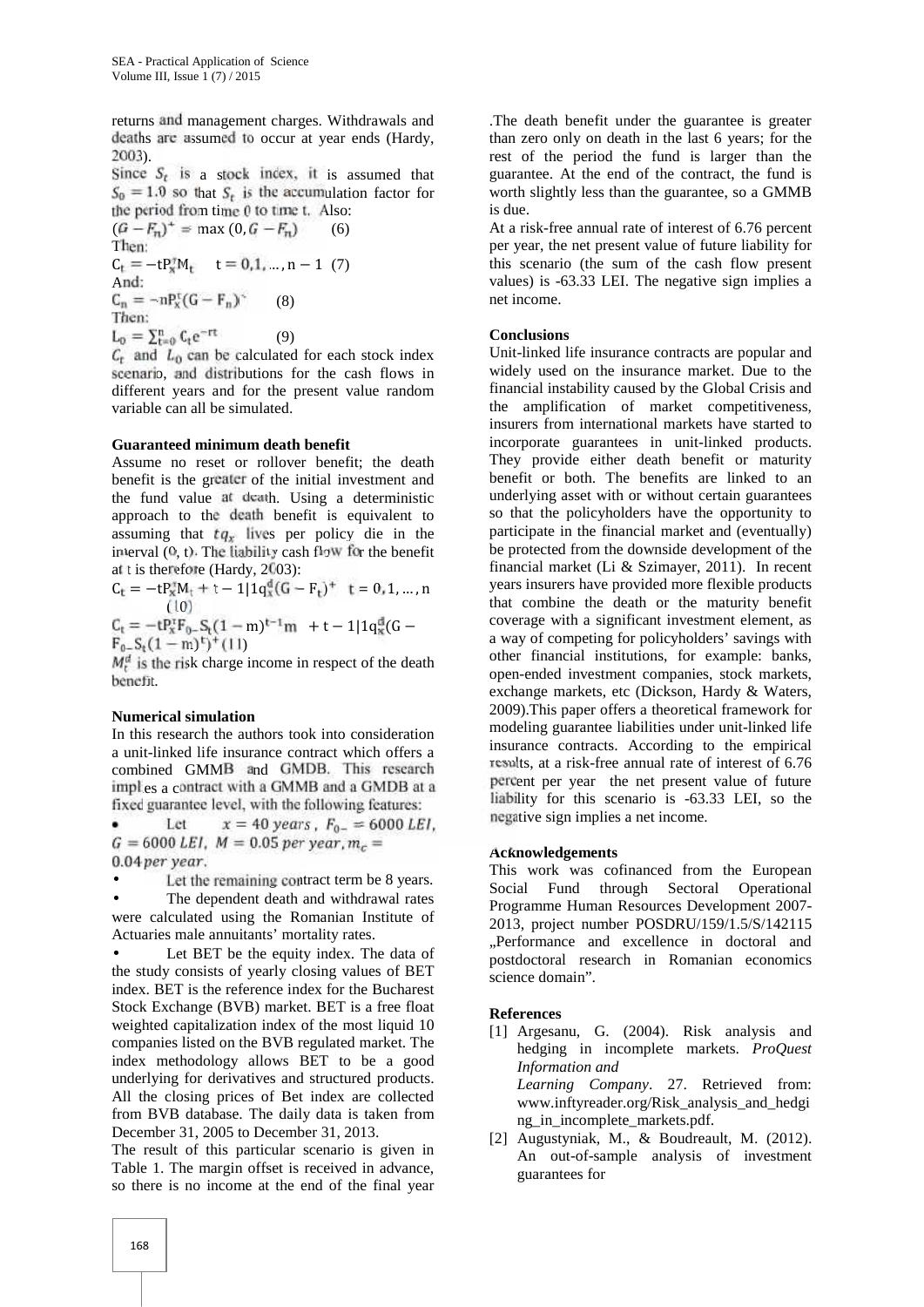equity- linked products: Lessons from the Financial Crisis of the late 2000s. *North American Actuarial Journal*,*16*(2), 1-10.

- [3] Bojan, A., Corovei, E.A. & Trenca, I. (2014). Retail payment and economic growth for developed and emerging european countries. *Review of Economic and Business Studies,7*(2), 119-127.
- [4] Boyle, P.P., & Schwartz, E.S. (1977). Equilibrium Prices of Guarantees Under Equity-Linked Contracts*. Journal of Risk and Insurance, 64*(4), 1-9.
- [5] Brennan, M., & Schwartz, E. (1979). Alternative Investment Strategies for the Issuers of Equity Linked Life Insurance Policies with an Asset Value Guarantee. *Journal of Business*.52(1), 1.
- [6] Dickson, M., Hardy, M. R., & Waters, H. R. (2009). Actuarial Mathematics for Life **Contingent** Risks. *International Series on Actuarial Scie*nce, 495.
- [7] Gaillardetz, P. (2006). Equity-linked Annuities and Insurances. *Library and Archives Canada,* 17.

Retrieved from: http//www.proquest.com/.

- [8] Hardy, M. (2003). Investment Guarantees. Modeling and Risk Management for Equity- Linked Life Insurance. *Wiley Finance*, 22-196. Retrieved from: www.WileyFinance.com.
- [9] Li, J., & Szimayer, A.(2011). The Uncertain Mortality Intensity Framework: Pricing and Hedging Unit-Linked Life Insurance Contracts. *Bonn Econ Discussion Papers*, *13*, 2. Retrieved from : http://www.bgse.uni bonn.de/bgse-profile-1/discussion papers/2010/jing-li-and-alexander-szimayerthe-uncertain-mortality-intensity-framework pricing-and-hedging-unit-linked-lifeinsurance-contracts-no-13-2010.
- [10] Reichenstein, W. (2009). Financial analysis of equity-indexed annuities. *Financial Services Review*, *18*(4), 292-293.
- [11]Romanyuk, Y. (2006). Imperfect hedging and risk management of equity-linked life insurance
	- contracts. *Library and Archives Canada,* 5- 17.